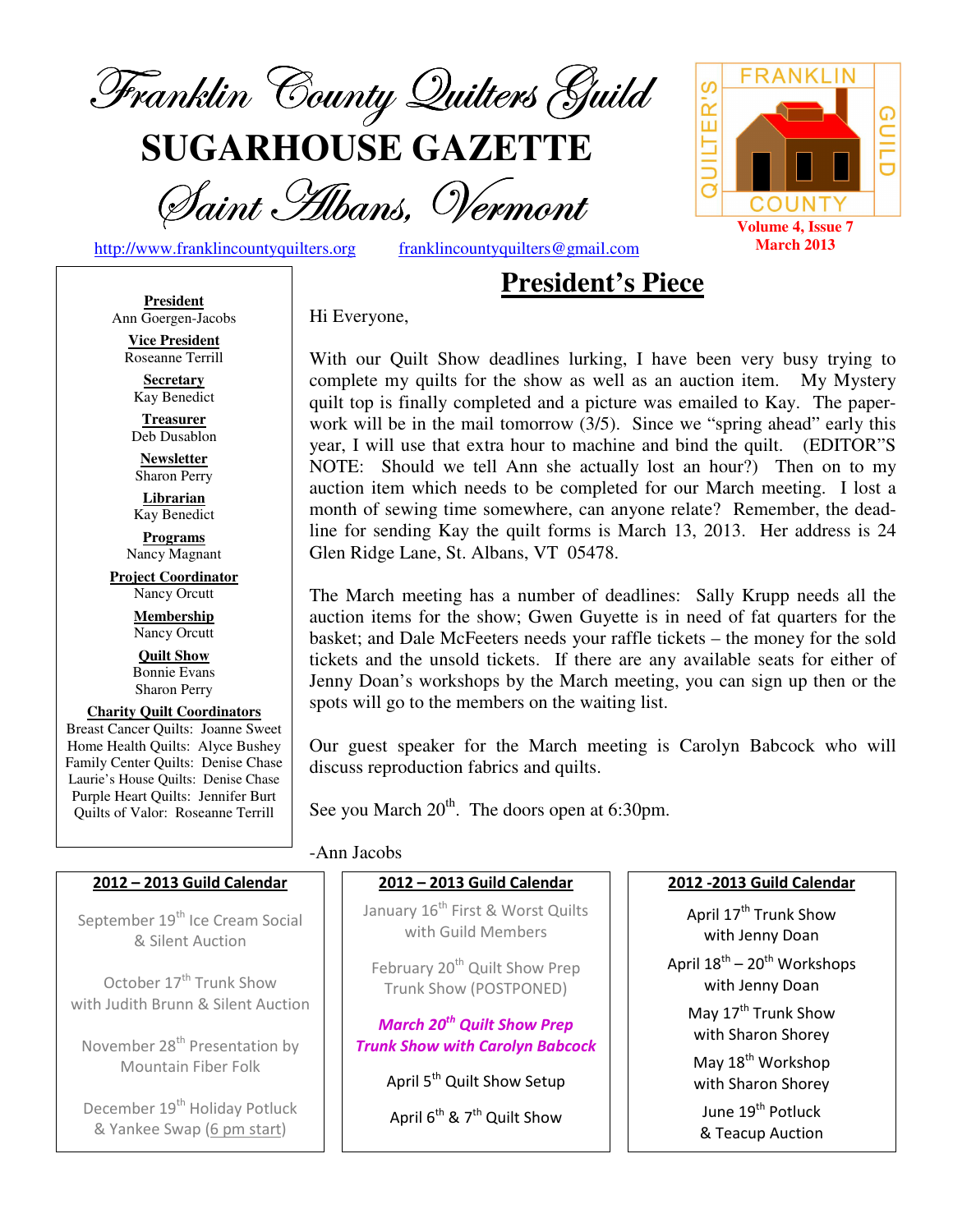# Luck o' the Irish!!!



**FRANKLIN COUNTY QUILTERS GUILD**  Minutes of February 20, 2013

Present: Total attended 38, including one guest: Jan Young

Meeting called to order at 7:05 p.m. by Ann Jacobs, President

Secretary's Report: Motion to accept by Joanne Sweet, seconded by Linda Nadeau

Treasurer's Report: Motion to accept by Roseanne Terrill, seconded by Margaret Miller

Jenny Doan workshops - Members voted for Half-Hex to be added to Dresden Plate morning workshop, and Serendipity to be added to Summer in the Park afternoon workshop.

#### **Old Business**

T3 (Tips, Tricks and Techniques)

- Piece together scraps, then cut into shapes (Quiltmaker magazine March/April) - Ann Jacobs
- Miniatures using a grid and interfacing instead of foundation piecing (Paula Doyle demos on YouTube and TQS) - Margaret Miller
- Frixion gel pen for marking, comes out with heat of iron - Margaret Miller
- Fabric bargains at Frank's Bargain Center in Claremont, NH, open on Sunday - Margaret Miller
- Use self-stick floor tiles to make templates (Quilting Quickly magazine) - Joanne Sweet
- Use plastic salad containers to store scraps and precuts - Roseanne Terrill
- Use washers on end of mechanical pencil to mark templates - Nance Ekiert
- Thread bargains at Kava in Montreal Nance Ekiert

#### Quilt Show

- Downtown businesses are enthusiastic; most are staying open Sunday.
- Needleman's is almost set for charity quilt display.
- Only 8 items so far for Silent Auction; need items by next meeting.
- Need fat quarters for raffle basket.
- Raffle tickets to be turned in by next meeting.
- Nance Ekiert offered a few easels to use for signs.
- 20 quilts registered, plus a big stack of forms turned in. Deadline in 3 weeks. Forms available for members' quilts, separate forms for antique quilts, and printed instructions for making sleeve.

#### **New Business**

Green Mountain Quilters Guild meeting on Saturday, May 18 at 10am at Knights of Columbus Hall in Barre. Pam Druhen will be presenting on Color Confidence.

Alyce Bushey and Elaine Magnan showed a finished charity quilt and handed out a few kits.

**Show and Tell** - Six charity quilts; other quilts and projects

#### **Monthly Drawings**

Door prize won by Janet McCarthy Charity Quilt drawing won by Elaine Magnan

Sign-up began for Jenny Doan workshops in April.

**Next meeting** - Wednesday, March 20, 2013 at 7:00 p.m. Guest speaker will be Carolyn Babcock on using reproduction fabrics (postponed from tonight, due to weather)

Meeting adjourned at 8:00 p.m.

Minutes submitted by Kay Benedict, Secretary

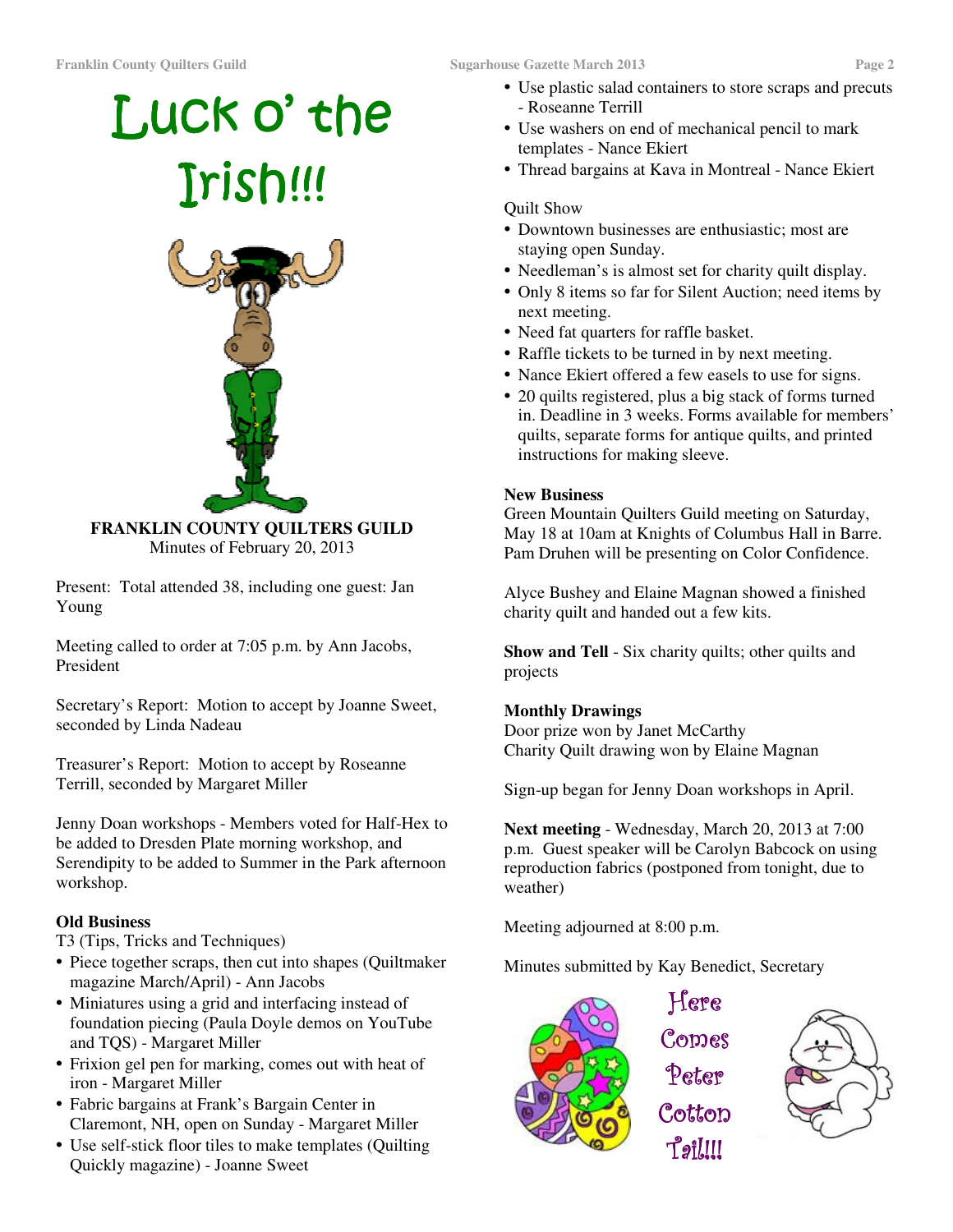#### *RESCHEDULED FROM FEBRUARY*  **MARCH PROGRAM: REPRODUCTION FABRICS AND REPRODUCTION QUILTS**

Carolyn Babcock, of Montgomery Center, will be the guest speaker for the February meeting. She will provide a short presentation about reproduction fabrics and delight us with many of her quilts made entirely with handwork...no rotary cutters or machines involved!!! Carolyn enjoys making Carolyn enjoys making reproduction quilts, especially those of the Civil War era. While she uses no "modern day" quilting tools, Carolyn has made so many quilt tops many of her quilts are reversible.

Carolyn has won several awards at the Vermont Quilt Festival including a special award for the Best Hand-Quilted Sampler Quilt. One of her quilts, *Wild Nights*, composed of 9 mariner's compasses, was one of only 28 quilts juried into a special exhibit at the New England Quilt Museum in 2006. *Best of New England Guilds*, curated by Anita B. Loscalzo, celebrated exceptionally talented quilters living in New England.

#### **MYSTERY QUILT REPLACES BLOCK OF THE MONTH THIS YEAR**

Nancy Orcutt is this year's Project Coordinator. Instead of creating a Block of the Month (BOM) program for this membership year, Nancy provided monthly steps month for a mystery quilt. The mystery quilt is called "Seven Easy Pieces" by Piece by Number. If you are in need of a copy of the instructions handed out at a previous guild meeting, please contact Nancy, 524-4511 or nlorcutt08@gmail.com.

## **TIPS, TOOLS, OR TECHNIQUES (T<sup>3</sup> )**

The Tips, Tools, or Techniques  $(T^3)$  feature at each meeting continues to grow bigger and bigger each month. In February, five guild members shared eight different tips (see meeting minutes above). One of the tips and techniques shared can be seen at http://www.youtube.com/watch?v=sfSPSSS1Pa0.

#### **SUGARING SEASON IS HERE!**

With the sunny days and the warming temperatures, the maple sap has started to flow. Let's hope this sugaring season is better than last year's!!! If you want a taste of the "sweet stuff," visit a local sugarhouse and watch maple syrup being made during Vermont's Maple Open House Weekend on March  $23^{\text{rd}}$  &  $24^{\text{th}}$ .

Here are some recipes using maple products:

## RECIPE CORNER MAPLE BALSAMIC VINAIGRETTE

#### Ingredients

- 1 teaspoon dry mustard 1 clove garlic, minced
- 
- 
- 
- <sup>1/2</sup> teaspoon dried basil 1 cup extra virgin olive oil 3 tablespoons balsamic vinegar 1 teaspoon salt 2 tablespoons maple syrup ½ teaspoon freshly 1 tablespoon lemon juice ground black pepper

#### **Directions**

In a small bowl, combine mustard, basil, garlic, salt, and pepper. Add vinegar, maple syrup and lemon juice. Whisk together. Add olive oil and whisk until emulsified. A perennial favorite in our house!!!

## EASYMAPLEDIP

#### Ingredients

1 oz. softened cream cheese

1/3 c. maple syrup

#### **Directions**

With a mixer, beat the two together and serve with your favorite fruits or veggies. Excellent to use with sliced apples, but make sure you have enough!

#### Some notes for cooking with maple syrup:

- When substituting maple granulated sugar for white sugar use ½ cup maple sugar for each cup of white sugar.

- To substitute for maple syrup for sugar in cooking, use only ¾ cup maple syrup generally to each cup of sugar. To substitute maple syrup for granulated sugar in baking, use the same proportions, but reduce the other liquid called for in the recipe by 3 tablespoons for every cup of syrup substituted. One pint of maple syrup has the sweetening power as one pound of maple sugar.

- When mixing, combine syrup with liquid in recipe or melt shortening, then mix thoroughly with liquid shortening.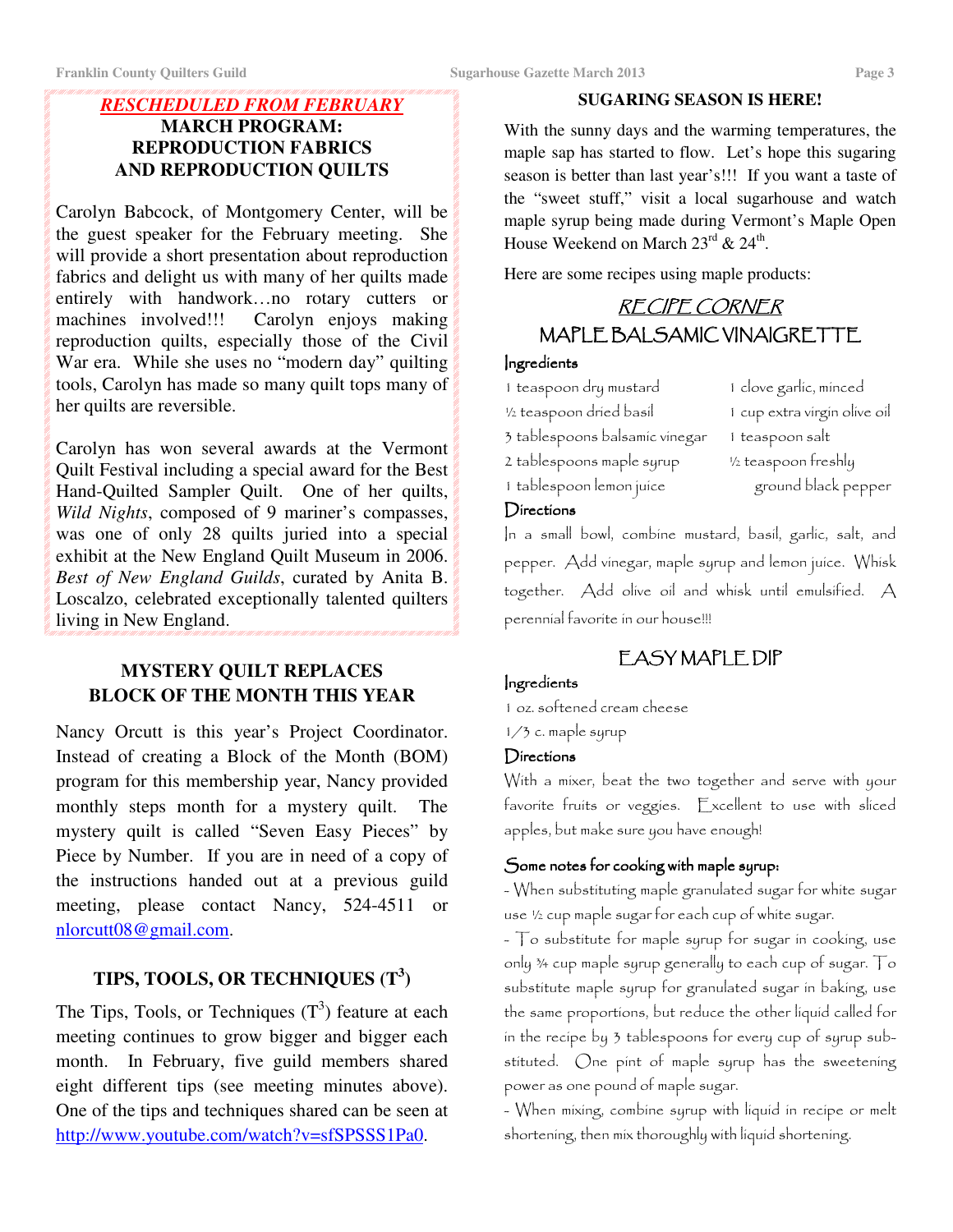#### **MARCH 2013 TREASURER'S REPORT**

### **FRANKLIN COUNTY QUILTER'S GUILD Treasurer's Report -- March 20, 2013**

| <b>Opening Balance</b>                                                                                                                                                                                                                                                                |                                                                                       | \$3,505.21 |
|---------------------------------------------------------------------------------------------------------------------------------------------------------------------------------------------------------------------------------------------------------------------------------------|---------------------------------------------------------------------------------------|------------|
| <b>Funds collected</b><br>Raffle tickets (YTD: \$743.00)<br>Sharon Shorey workshop<br>Jenny Doan workshop                                                                                                                                                                             | \$177.00<br>\$90.00<br>\$800.00                                                       |            |
|                                                                                                                                                                                                                                                                                       | Sub-total \$1,067.00                                                                  |            |
| Total                                                                                                                                                                                                                                                                                 |                                                                                       | \$4,572.21 |
| Funds paid out<br>Church of the Rock, Mar rent<br>Gerald Perry, Room set-up for Mar<br>Chamber of Commerce, QS advertisement<br>Regal Art, QS posters<br>Staples, QS raffle tickets<br>Bonnie Evans, BOM copies<br>Nancy Magnant, Fabric for charity & monthly gift bags<br>Sub-total | \$35.00<br>\$25.00<br>\$40.00<br>\$54.98<br>\$62.33<br>\$10.98<br>\$50.62<br>\$278.91 |            |
| <b>Grand Total</b>                                                                                                                                                                                                                                                                    |                                                                                       | \$4,293.30 |
|                                                                                                                                                                                                                                                                                       |                                                                                       |            |

2013 YTD Collections: \$1636.47

Respectfully submitted,

Deborah L. Dusablon, Treasurer 03/20/13





QUILT TIP

- Use non-fusible lightweight interfacing as the foundation for paper piecing. The interfacing washes nicely; it is very light, with no bulk. Plus you don't have to tear away the paper leaving more time for sewing! - Having trouble threading your needle? Don't lick the thread…instead lick the eye of the needle!

Deadline for articles for next newsletter:

Wednesday, March  $27<sup>th</sup>$ , 2013

Please email articles to Sharon Perry, vtquilter@gmail.com, or mail to PO Box 517, Montgomery Center VT 05471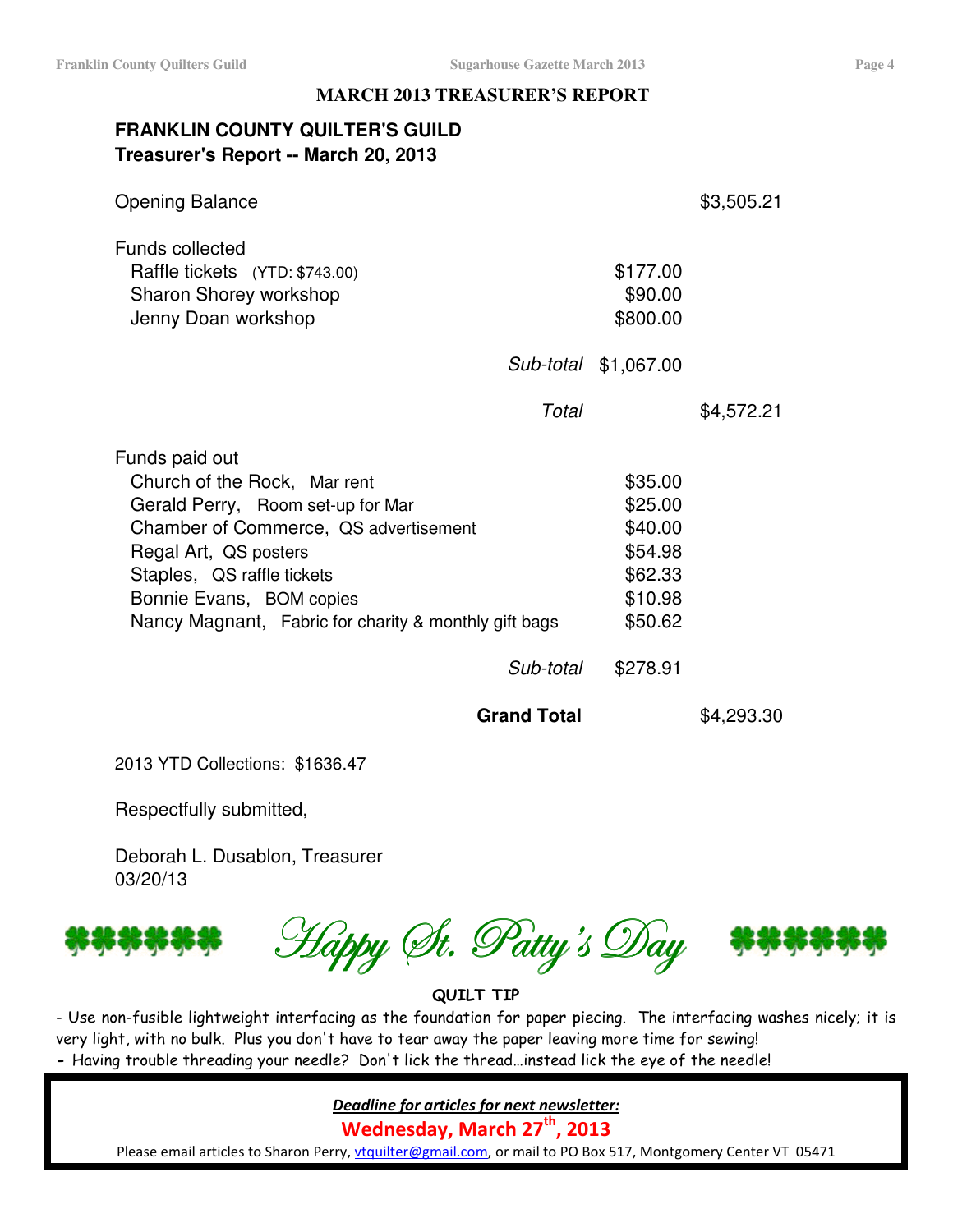

#### **QUILT SHOW: 24 DAYS AND COUNTING**

The 2013 Quilt Show is only 24 days away, and we're in the final countdown to filling City Hall with all our beautiful creations. Although there is a committee overseeing the

planning, we depend on all guild members to ensure the quilt show is a huge success. Continue reading to see how you can help.

**- We need QUILTS!** The deadline for registering quilts is Wednesday, March  $13<sup>th</sup>$ , a week before the March guild meeting. In order to register your quilts, you should mail your registration forms to Kay Benedict, 24 Glen Ridge Lane, St. Albans, VT 05478. As a reminder, **registered quilts will need to be dropped off on Friday, April 5th, between 3:00 p.m. and 5:00 p.m.** If you're not available to drop your quilt(s) off during these hours, please have a friend bring your quilt(s) to City Hall.

**- We need volunteers!!!** Check with Bonnie Evans to see if she still has any positions open for manning the quilt show. Also, Margaret Miller might need a few members to volunteer to do a demo at the quilt show. Some of the Tips and Techniques shared at the guild meetings might be perfect for a demo at the quilt show.

**- We need donations!!!** The Silent Auction needs more items for the **Silent Auction** table. Table runners/toppers, matching placemats and napkins, bags and totes, wall-hangings, quilt kits, and gift baskets have all been popular sellers in the past. If you have an item to donate, bring it to the guild meeting and give it to Sally Krupp. We also need **fat quarters** for the basket of FQs we use as a prize for the raffle. If you have any fat quarters, please give them to Gwen Guyette.

**- We need your raffle tickets!!!** Dale McFeeters is the raffle ticket coordinator again this year. She asks that each member return the raffle tickets and money for the tickets in an envelope with the member's name written on the outside. Dale wants to be sure to properly credit the returned tickets and money to the correct member and avoid making unnecessary telephone calls looking for unreturned tickets. As a reminder, each member is required to sell (or buy) two books of raffle tickets to remain a member in good standing.

#### **CELEBRATE AMERCIA ON NATIONAL QUILTING DAY MARCH 16, 2013**

#### *By Freda Jones, National Quilting Day Coordinator*

The official 2013 National Quilting Day pattern, Nine Patch Stars and Stripes, was designed by Kathy Lichtendahl of Powell, Wyoming. National Quilting Day is recognized annually on the third Saturday of March. For 2013, that's March 16. Use this pattern to create a donation to an organization supporting veterans, people serving in the military, or their families. If red, white, and blue isn't your preferred palette, other combinations certainly work for this charming design. Get inspired and get quilting! You can find the FREE pattern at:

http://nqaquilts.org/free-

#### projects/files/QQ\_Projects2012\_webCelebrateRv1. pdf

National Quilting Day was established in 1991 by a resolution passed at the NQA Annual Meeting; 2013 will mark the 22nd annual celebration. Over the years, quilters have created ways to commemorate the place quilting holds in our lives. Some celebrate for the entire month. In fact, some calendars refer to March as National Quilting Month. It's more fun to celebrate for a month, rather than just one day!

Send photographs and short stories of your completed National Quilting Day projects, events, and celebrations to nqdcoordinator@naquilts.org. The collective efforts of all quilters will be displayed at the 44th Annual Quilt Show, June 2013, in Columbus, Ohio. Please include your name, e-mail address, and phone number. Thank you for joining in the celebration of quilting!

## With ALL this MUD. Spring can't be far behind!!!